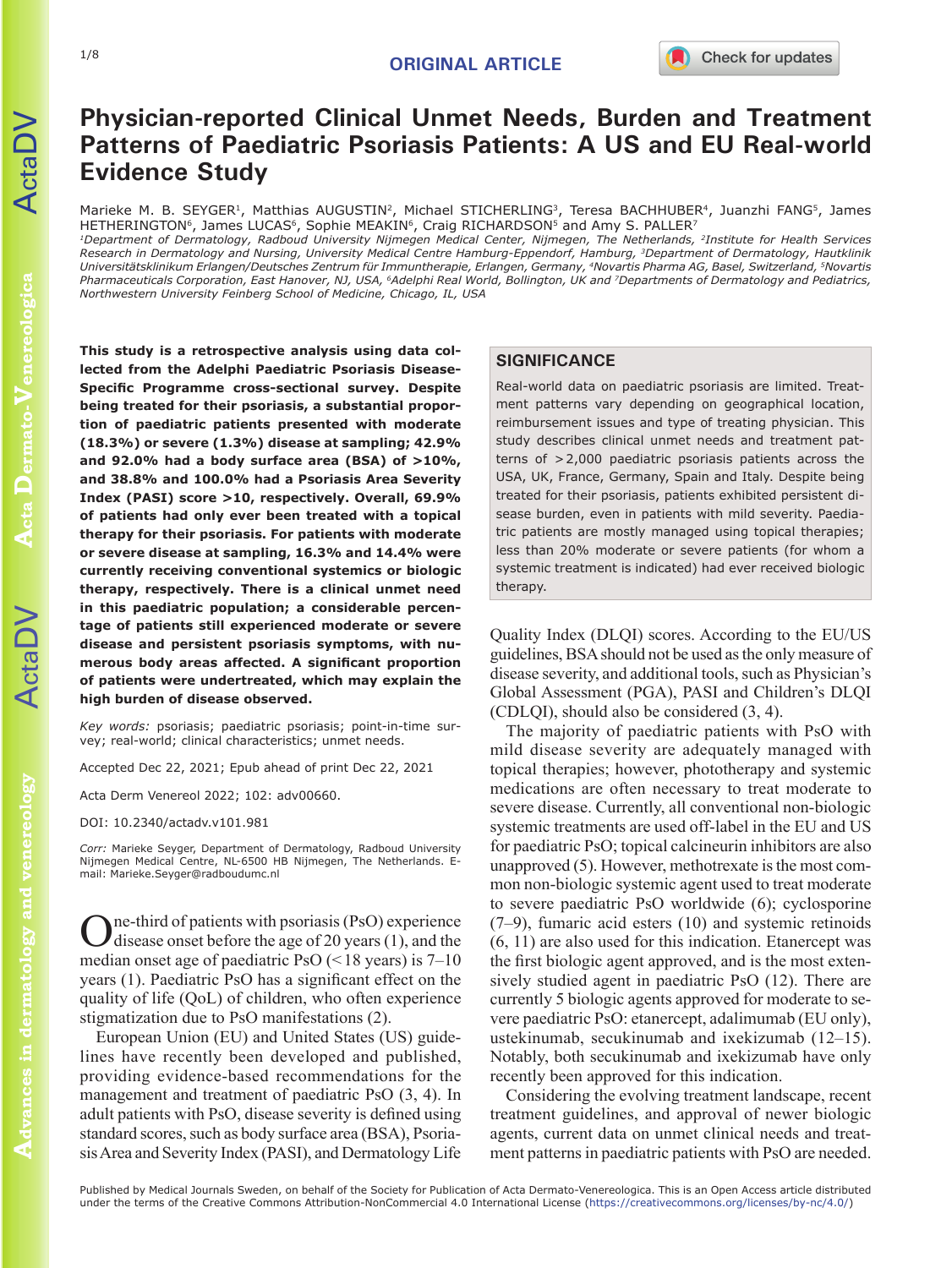The aim of this study was to identify physician-reported burden of disease (including disease severity, disease characteristics, current PsO symptoms and affected areas) and current treatment patterns in a large real-world paediatric PsO patient cohort. This manuscript reports the primary objective results of a cross-sectional survey conducted by Adelphi Real World in the US and 5 EU countries (EU5; UK, France, Germany, Spain, Italy).

# **MATERIALS AND METHODS**

## *Study design*

This study was a retrospective analysis of a cross-sectional survey to assess the clinical unmet needs and treatment patterns in the paediatric PsO population, using data collected as part of the Adelphi Paediatric PsO Disease-Specific Program (DSP™) across the US and EU5 countries. Data collection occurred between February 2020 and October 2020. This was a market research survey conducted by Adelphi Real World independently of Novartis. This manuscript details physician-reported outcomes only.

#### *Inclusion and exclusion criteria*

Dermatologists, general practitioners or primary care practitioners (GP/PCP), and paediatricians actively managing paediatric PsO patients were included in the study. To be included in this survey, physicians had to consult with  $\geq 10$  paediatric PsO patients in a typical month. There were no exclusion criteria for physicians. To be included in the study, patients had to be  $4-17$  years old (inclusive) with a diagnosis of PsO, visiting a participating dermatologist, paediatrician or GP/PCP, and receiving treatment for PsO.

Patients could have been receiving multiple treatment classes together (e.g. topical and conventional systemic therapy, or conventional systemic and biologic therapy).

#### *Data sources and questionnaires employed*

Data presented in this manuscript are based on physician-provided survey information. The Paediatric DSP physician survey was completed by all physicians included in the analysis. This survey provided information on physician experience and physicianattitudinal data related to disease severity and classification, PsO-related comorbidities, classification of PsO and treatment use.

All physicians completed the Paediatric PsO DSP physiciancompleted Patient Record Form (PRF). Each physician included a PRF for the subsequent 10 paediatric PsO patients attending their practice. Dermatologists, however, must have included 2 biologic-treated paediatric PSO patients, in addition to 8 random patients attending their practice as per the physician-related inclusion criteria. The biologic oversample data, however, were not included in the analysis used for this study.

The PRF consisted of 13 sections (Sections A–M) with each section covering the following topics: patient demographics (A), clinical profile (B), disease pattern (C), concomitant conditions (D), hospitalizations (E), current PsO treatment (F), treatment history (G), satisfaction with treatment (H), reasons for choice of drug therapy (I), patient compliance, knowledge and impact (J), consultation history (K), funding/authorization for the patient's current PsO treatment (L), and formulary and protocols for use of the current biologic originator/biosimilar (M).

#### *Study objectives*

The primary objective of this study was to describe physicianreported clinical unmet needs among the paediatric PsO population. The key secondary objective of this study was to describe current treatment patterns among the paediatric PsO population. Outcomes related to primary and secondary objectives are listed in [Appendix S1](https://doi.org/10.2340/actadv.v101.981).

#### *Disease severity*

Disease severity was categorized based on the physician's individual judgement, with no clinical definition already applied. The physicians may therefore have considered multiple factors when subjectively defining a patient's severity (e.g. BSA, PASI, current symptoms and areas affected). Although this study was a cross-sectional survey and data are related to the time of sampling (or "currently"), retrospective physician-judged severity classifications were also collected. Data are presented with severity categorized at the following points in the course of PsO (**Fig. 1**A):

- 1.At time of sampling (currently; termed Analysis 1): physicianjudged severity at time of survey completion and data capture, based on most recent consultations. Of note, all patients were being treated for their PsO at the time of data capture.
- 2.At time of first PsO diagnosis (termed Analysis 2): to gain insight into the course of patients' disease, some data were



**Fig. 1. Patient disease severity collection and outcomes.** (a) Schematic describing collection of severity data both retrospectively (at the time of diagnosis and at the time of current treatment initiation) and at the time of sampling (currently). (b) Schematic demonstrating the frequency of mild, moderate and severe patients based on categorization at the time of first psoriasis diagnosis (retrospective) vs at the time of sampling (currently).

[Acta Derm Venereol 2022](http://medicaljournalssweden.se/actadv)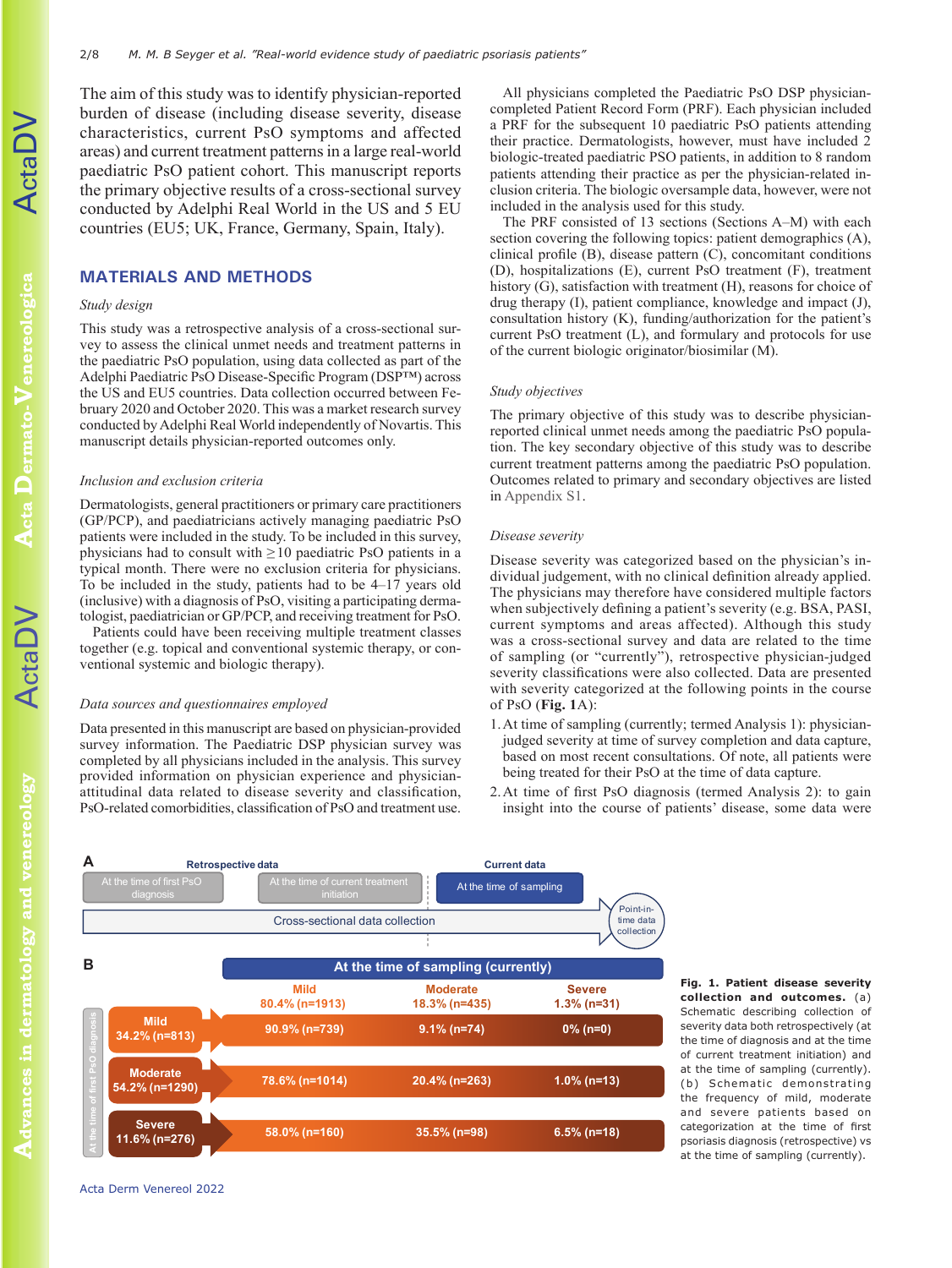interpreted based on patient's initial severity classification. The retrospective rating of severity at diagnosis may have already been provided by a physician other than the survey-completing one; answers may therefore have been provided based on the patient's case notes and not their own personal assessment of the patient.

3.At time of current treatment initiation (termed Analysis 3): severity classification prior to beginning the current treatment regimen was used to interpret treatment patterns in paediatric PsO patients.

BSA, PASI and physician-judged severity outcomes were also recorded both retrospectively (Analyses 2/3) and currently (Analysis 1); all other outcomes were only recorded at sampling.

For certain analyses regarding treatment patterns, patients with either a moderate or severe disease were grouped and presented together (termed "moderate or severe disease"), since both of these categories are eligible for treatment escalation with systemic agents.

## *Subgroup analysis*

In addition to sub-analysis by physician-judged disease severity, data were also filtered as follows:

- To adequately assess clinical unmet needs in the overall patient population, allowing sufficient time to respond to treatments, data were filtered to exclude paediatric patients with a treatment time  $\leq$ 4 weeks for topical therapy and/or  $\leq$  12 weeks for conventional systemic and/or biologic therapy.
- To further delineate the clinical unmet needs in this patient population, a more in-depth analysis was carried out on the sub-set of patients who were currently not experiencing a flare in their PsO.

#### *Data analysis*

Basic descriptive statistics were derived using the software package StataCorp. 2019. Stata Statistical Software: Release 16.1 (StataCorp LLC, College Station, TX, USA).

### *Regulatory and ethics considerations*

The survey was performed in compliance with the European Pharmaceutical Market Research Association (EphMRA) and in full accordance with the US Health Insurance Portability and Accountability Act (HIPAA) 1996. Ethical approval was granted by the Western Copernicus Group Institutional Review Board (WCG-IRB).

# **RESULTS**

## *Population*

In total, data from 324 treating physicians were included in the study (58%, *n*=187, dermatologists; 22%, *n*=71, GPs/PCPs; and 20%, *n*=66 paediatricians). In total, physicians completed 2,877 Patient Record Forms (PRFs; US, *n*=690; UK, *n*=260; France, *n*=469; Germany, *n*=490; Spain,  $n=477$ ; Italy,  $n=491$ ), each representing 1 paediatric PsO patient. To ensure adequate time to respond to treatments, paediatric patients with a treatment time <4 weeks for topical therapy and/or <12 weeks for conventional systemic and/or biologic therapy were removed from the overall population for all subsequent analyses, resulting in a total population of *n*=2,379 (**Table I**).

#### **Table I. Disease characteristics, overall and by physician-judged disease severity at sampling (Analysis 1)**

| Characteristics                                                | Total<br>$(n=2,379)$        | Physician-judged severity (Analysis 1) |                              |                             |
|----------------------------------------------------------------|-----------------------------|----------------------------------------|------------------------------|-----------------------------|
|                                                                |                             | Mild<br>$(n=1,913)$                    | Moderate<br>$(n=435)$        | Severe<br>$(n=31)$          |
| Age, years, mean $\pm$ SD                                      | $12.9 \pm 3.4$              | $12.8 \pm 3.4$                         | $13.2 \pm 3.5$               | $13.8 \pm 3.3$              |
| Sex, male, n (%)                                               | 1,258 (52.9)                | 995 (52.0)                             | 248 (57.0)                   | 15(48.4)                    |
| Time since $1^{st}$ psoriasis diagnosis, months, mean $\pm$ SD | $25.8 \pm 27.4$             | $24.2 \pm 25.8$                        | $32.2 \pm 31.8$              | $32.3 \pm 39.1$             |
| Body surface area                                              | $(n=1,983)$                 | $(n=1,578)$                            | $(n = 380)$                  | $(n=25)$                    |
| % at sampling mean $\pm$ SD                                    | $6.7 + 9.8$                 | $4.5 \pm 7.5$                          | $14.1 \pm 12.0$              | $31.3 \pm 14.0$             |
| Body surface area $\leq 10$ at sampling, n (%)                 | 1,681 (84.8)                | 1,462 (92.6)                           | 217(57.1)                    | 2(8.0)                      |
| Body surface area >10 at sampling, $n$ (%)                     | 302 (15.2)                  | 116(7.4)                               | 163 (42.9)                   | 23(92.0)                    |
| % at time of initiation of current treatment, mean $\pm$ SD    | $15.3 \pm 15.1$ (n = 1,740) | $13.7 \pm 13.8$ (n = 1,391)            | $21.3 \pm 17.9$<br>$(n=328)$ | $30.4 \pm 19.3$<br>$(n=21)$ |
| Psoriasis Area and Severity Index                              | $(n=1,219)$                 | $(n=1,006)$                            | $(n=201)$                    | $(n=12)$                    |
| At sampling mean $\pm$ SD                                      | $4.9 + 8.6$                 | $3.3 \pm 6.1$                          | $11.7 \pm 12.3$              | $28.4 \pm 17.3$             |
| Psoriasis Area and Severity Index $\leq 10$ at sampling, n (%) | 1085 (89.0)                 | 962 (95.6)                             | 123 (61.2)                   | 0(0)                        |
| Psoriasis Area and Severity Index > 10 at sampling, $n$ (%)    | 134 (11.0)                  | 44 (4.4)                               | 78 (38.8)                    | 12(100.0)                   |
| At time of initiation of current treatment, mean ± SD          | $11.9 \pm 12.5$ (n = 1,118) | $10.4 \pm 10.6$<br>$(n = 920)$         | $18.4 \pm 16.3$<br>$(n=188)$ | $31.5 \pm 26.4$<br>$(n=10)$ |
| Physician's Global Assessment at sampling, n (%)               | $(n=2,379)$                 | $(n=1,913)$                            | $(n=435)$                    | $(n=31)$                    |
| 0                                                              | 512(21.5)                   | 501 (26.2)                             | 11(2.5)                      | 0(0.0)                      |
|                                                                | 654 (27.5)                  | 641 (33.5)                             | 12(2.8)                      | 1(3.2)                      |
| 2                                                              | 784 (33.0)                  | 687 (35.9)                             | 95(21.8)                     | 2(6.5)                      |
| 3                                                              | 380 (16.0)                  | 79 (4.1)                               | 293 (67.4)                   | 8(25.8)                     |
|                                                                | 47(2.0)                     | 4(0.2)                                 | 24(5.5)                      | 19 (61.3)                   |
| 5                                                              | 2(0.1)                      | 1(0.1)                                 | 0(0.0)                       | 1(3.2)                      |
| Flaring, $n$ (%)                                               | 166 (24.0)<br>$(n=693)$     | 73 (15.3)<br>$(n=477)$                 | 74 (38.5)<br>$(n = 192)$     | 19 (79.2)<br>$(n=24)$       |
| Flare in the past 12 months, $n$ (%)                           | 693 (29.1)                  | 477 (24.9)                             | 192 (44.1)                   | 24 (77.4)                   |
| In remission* $n$ (%): No                                      | 1,071 (45.0)                | 675 (35.3)                             | 366 (84.1)                   | 30(96.8)                    |
| Psoriatic arthritis present, n (%)                             | 89 (3.7)                    | 52(2.7)                                | 33(7.6)                      | 4(12.9)                     |
| Biologic** experienced, n (%)                                  | $302(12.7)(n=2,378)$        | $229(12.0)(n=1,912)$                   | 66 (15.2)<br>$(n=435)$       | 7(22.6)<br>$(n=31)$         |

\*Remission status is physician-judged. \*\*Also includes biosimilar therapy. Where the full number of patients is not available, number of patients per group is indicated within the table (*n*). SD: standard deviation.

**Advances in dermatology and venereology**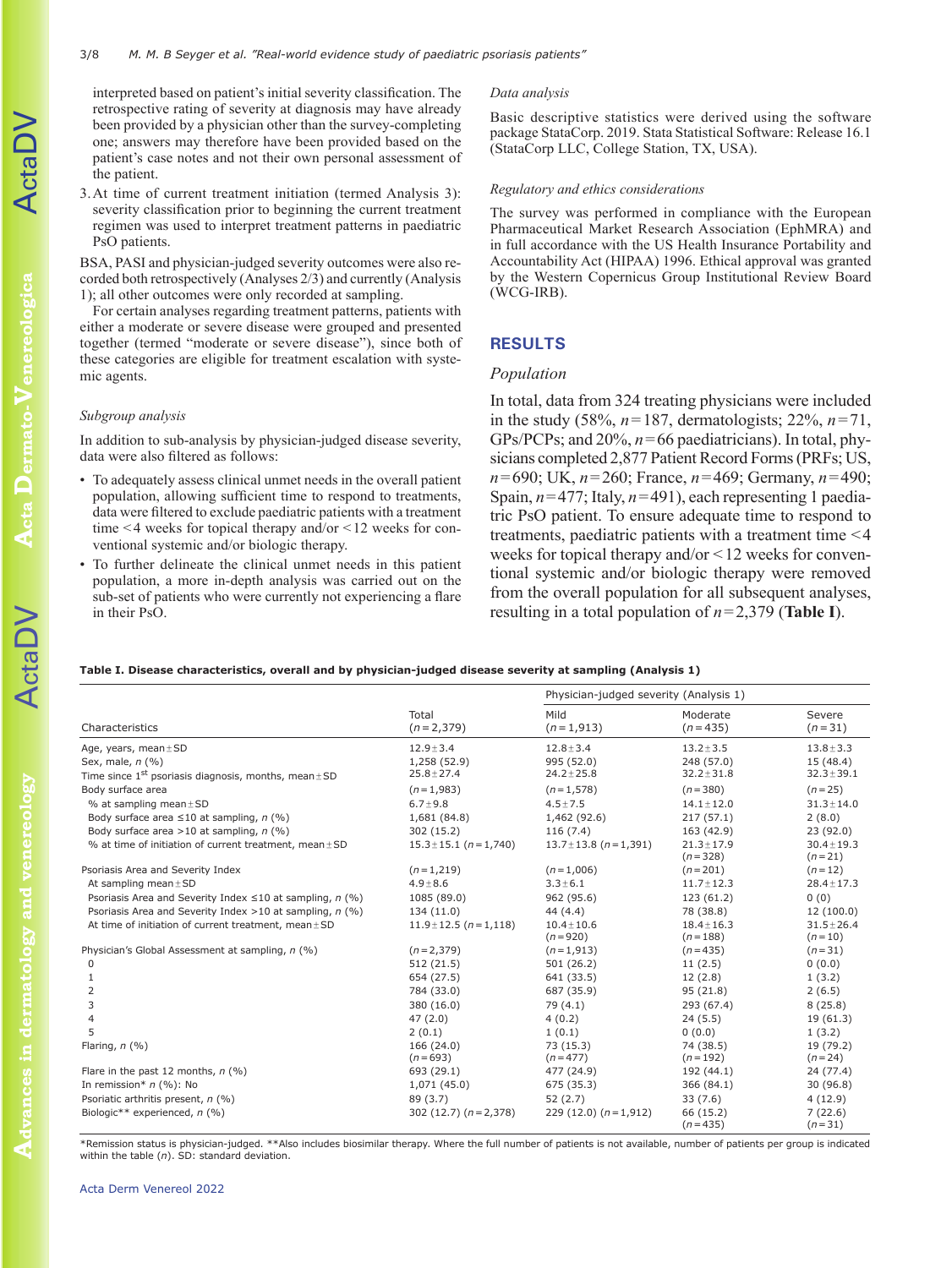## *Psoriasis disease severity*

The overall clinical characteristics of the paediatric PsO patients, based on physician-judged severity at time of sampling (Analysis 1) are shown in Table I. At sampling, 80.4% (1,913/2,379) of patients had mild disease, 18.3% (435/2,379) had moderate disease and 1.3% (31/2,379) had severe disease despite currently being treated. In contrast, retrospectively reported physician-judged severity at time of PsO diagnosis (Analysis 2) described 34.2% (813/2,379) of patients with mild disease, 54.2% (1,290/2,379) had moderate, and 11.6% (276/2,379) had severe disease.

Using severity data between time of diagnosis and time of sampling (Fig. 1A), the remaining unmet needs in paediatric PsO patients could be ascertained, as illustrated in Fig. 1B (Analysis 2 vs Analysis 1). Of those patients with mild disease at diagnosis, 90.9% (739/813) were still reported as having mild disease at sampling; however, 9.1% (74/813) progressed to moderate disease at sampling. Despite successful treatment in a large proportion of patients, 20.4% (263/1,290) with moderate disease at diagnosis still had moderate disease and 1.0% (13/1,290) progressed to severe disease at sampling. Similarly, of those patients with severe disease at diagnosis, 35.5% (98/276) and 6.5% (18/276) still had moderate or severe disease at sampling, respectively.

# *Psoriasis disease characteristics, symptoms and affected areas*

The mean  $\pm$  standard deviation (SD) BSA% and PASI scores overall at sampling were  $6.7 \pm 9.8\%$  (1,983/2,379) and  $4.9 \pm 8.6$  (1,219/2,379), respectively. Overall, 51.0%  $(1,213/2,379)$  of patients had a PGA score  $\geq$ 2, indicating an absence of clear or almost clear skin (i.e. no PGA 0/1 response; Table I), 24.0% (166/693) of patients were currently experiencing a flare of their PsO, 29.1% (693/2,379) had reported a flare in the previous 12 months and 45% (1,071/2,379) were not in remission based on physician-judgement.

The high disease burden was particularly evident in patients with moderate and severe disease at sampling (Analysis 1). Of the patients with moderate and severe disease, 42.9% (163/380) and 92.0% (23/25) had a BSA of >10%, and 38.8% (78/201) and 100.0% (12/12) had a PASI  $>10$ , respectively. At sampling, 38.5% (74/192) of patients with moderate PsO and 79.2% (19/24) of patients with severe PsO were experiencing a flare. [Table](https://doi.org/10.2340/actadv.v101.981)  [SI](https://doi.org/10.2340/actadv.v101.981) further details physician-reported symptoms and areas affected by PsO at sampling.

To further delineate the clinical unmet needs, a more in-depth analysis was carried out on the sub-set of patients not currently experiencing a flare ([Table SII](https://doi.org/10.2340/actadv.v101.981)). Even in those patients treated for a minimal period of time in this study ( $\leq 4$  weeks for topical therapy and/or  $\leq 12$ ) weeks for conventional systemic and/or biologic therapy)

and not experiencing a flare, a remaining clinical unmet need was identified; 38.8% (714/1,840) of patients with mild disease did not have clear or almost clear skin (PGA 2–5), still reported a mean of  $2.5 \pm 2.2$  PsO symptoms and  $1.5 \pm 1.5$  areas currently affected by their PsO [\(Table SII\)](https://doi.org/10.2340/actadv.v101.981). Of patients with moderate or severe disease not currently experiencing a flare at sampling, unmet clinical need was particularly evident; these patients reported a mean BSA of  $13.7 \pm 11.6\%$  and  $27.5 \pm 8.7\%$  and a mean PASI score of  $11.6 \pm 12.3$  and  $18.0 \pm 4.3$ , respectively. Moderate and severe patients experienced  $4.6 \pm 2.9$  and  $4.7 \pm 2.3$  current PsO symptoms, with  $3.5 \pm 2.3$  and  $5 \pm 2.5$  affected areas, respectively.

# *Severity by type of treating physician*

Physician-judged disease severity frequencies at sampling (Analysis 1) were similar among dermatologists, paediatricians and GP/PCPs. [Table SIII](https://doi.org/10.2340/actadv.v101.981) describes clinical characteristics by type of treating physician. To ensure these clinical characteristics were not influenced by flare, PsO patients flaring during time of sampling were excluded from this analysis. Despite similar proportions of mild, moderate and severe patients per groups, treating physicians do not assess severity in the same way. Dermatologists reported a lower mean BSA% and PASI score in moderate or severe patients compared with GP/ PCPs and paediatricians [\(Table SIII\)](https://doi.org/10.2340/actadv.v101.981).

## *Treatment patterns*

*Treatment history.* Overall, 96.3% (2,291/2,378) of patients had ever received topical PsO therapies. Conversely, only 15.4% (367/2,378), 12.0% (285/2,378) and 12.7% (302/2,378) of patients had ever received phototherapy, conventional systemic and biologic therapy, respectively (**Fig. 2**A).

Treatment class ever received was also analysed by disease severity at diagnosis (Analysis 2). Of patients categorized with mild, moderate and severe disease at diagnosis, 5.7% (46/813), 12.6% (162/1,290) and 28.0% (77/275) had ever received conventional systemics, and 4.1% (33/813), 11.2% (144/1,290) and 45.5% (125/275) had ever received biologic therapy for their PsO, respectively (Fig. 2A). Specifically, for those patients with a disease severity of moderate or severe at diagnosis, only 15.3% (239/1,565) and 17.2% (269/1,565) had ever received conventional systemics or biologic therapy, respectively.

Overall, 69.9% (1,662/2,378) of patients had only ever been treated with a topical therapy for their PsO. Categorized by physician-judged severity at current treatment initiation (Analysis 3), 69.2% (886/1,281) and 22.3% (75/336) of moderate and severe patients had only ever been treated with a topical therapy for their PsO (**Fig. 3**A). Of note, only 9.6% (123/1,281) and 50.0% (168/336) of moderate and severe patients were biologic experienced, respectively (Fig. 3B).

**Advances in dermatology and venereology**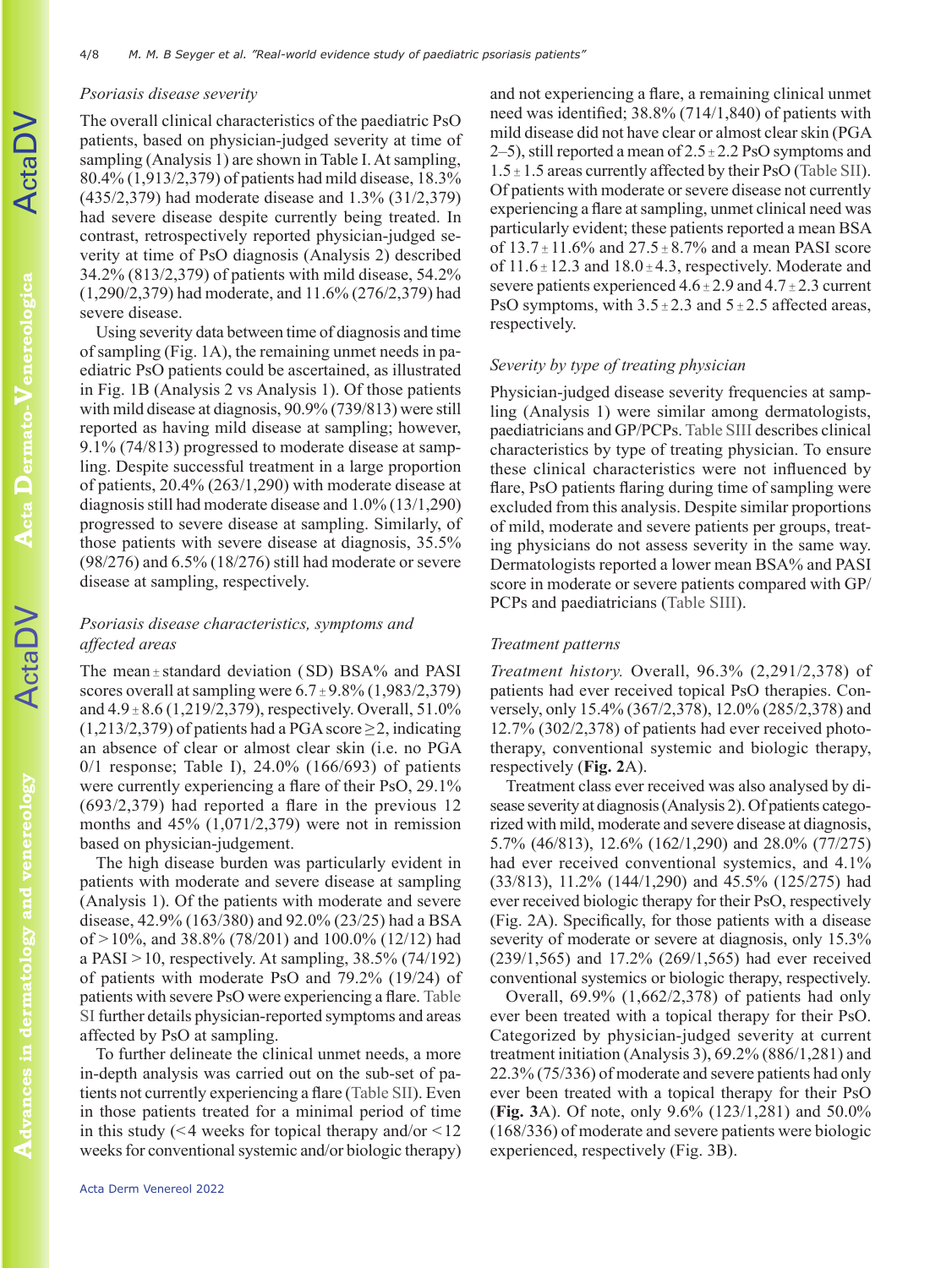

**Fig. 2. Treatment classes ever received by severity at diagnosis (Analysis 2) and treatment classes currently being received by severity at time of sampling (Analysis 1).** (a) Bar graph demonstrating percentage of patients ever receiving topical, phototherapy, conventional systemics (CS) and biologic therapy (including biosimilars) overall and in patients with physician-judged mild, moderate or severe disease at the time of diagnosis (Analysis 2). (b) Bar graph demonstrating percentage of patients currently receiving topical, phototherapy, CS and biologic therapy (including biosimilars) overall and in patients with physician-judged mild, moderate or severe disease at the time of sampling (Analysis 1). PsO: psoriasis.

*Current treatments*. Overall, 92.0% (2,183/2,374) of patients were currently receiving topical PsO therapy. This is compared with 7.7% (182/2,374), 7.3% (173/2,374) and 12.1% (286/2,374) of patients who were currently receiving phototherapy, conventional systemic and bio-



**Fig. 3. Patients who received only topical therapy and biologic experience, overall and by severity at the time of current treatment**  initiation (Analysis 3). (a) Bar graph demonstrating percentage of patients who only ever received topical therapy to treat their psoriasis (PsO), overall and in patients with physician-judged mild, moderate or severe disease at the time of current treatment initiation (Analysis 3) (b) Pie charts demonstrating the frequency of biologic-naïve and experienced patients with physician-judged moderate, severe and moderate or severe disease at the time of current treatment initiation (Analysis 3).

logic therapy, respectively (Fig. 2B). Specifically, for those patients with either a moderate or severe disease at sampling, only 16.3% (76/466) received conventional systemics and 14.4% (16/466) were on biologic therapy.

A more detailed description of current treatment types, overall and categorized by severity at current treatment initiation is shown in **Table II**. Adalimumab was the most commonly prescribed biologic therapy (overall 6.0%, 143/2,374; mild 0.4%, 3/761; moderate 4.1%, 52/1,279; severe 26.4%, 88/334).

Of those patients not receiving a biologic at sampling, physicians were asked if the patients' current condition may warrant the use of one; physicians answered yes

**Table II. Current treatment types, overall and by severity at time of current treatment initiation (Analysis 3)**

|                                                     |                                               | Physician-judged severity<br>(Analysis 3) |                                                    |           |
|-----------------------------------------------------|-----------------------------------------------|-------------------------------------------|----------------------------------------------------|-----------|
| Treatment, $n$ (%)                                  | Overall<br>$(n=2,374)$                        | Mild                                      | Moderate Severe<br>$(n=761)$ $(n=1,279)$ $(n=334)$ |           |
| Class: Topicals                                     |                                               |                                           |                                                    |           |
| Topical steroid <sup>a</sup>                        | 1,104 (46.5) 357 (46.9) 634 (49.6) 113 (33.8) |                                           |                                                    |           |
| Topical non-steroid <sup>a</sup>                    |                                               |                                           | 826 (34.8) 321 (42.2) 445 (34.8)                   | 60(18.0)  |
| Topical combination products<br>Class: Phototherapy |                                               |                                           | 664 (28.0) 178 (23.4) 392 (30.7)                   | 94 (28.1) |
| Phototherapy (PUVA, UVB)                            | 182 (7.7)                                     | 28 (3.7)                                  | 115 (9.0)                                          | 39 (11.7) |
| Class: Conventional systemics                       |                                               |                                           |                                                    |           |
| Methotrexate                                        | 106 (4.5)                                     | 2(0.3)                                    | 74 (5.8)                                           | 30(9.0)   |
| Cyclosporine                                        | 20(0.8)                                       | 0(0)                                      | 13(1.0)                                            | 7(2.1)    |
| Acitretin                                           | 42 (1.8)                                      | 0(0)                                      | 17 (1.3)                                           | 25(7.5)   |
| Fumarate                                            | 6(0.3)                                        | 0(0)                                      | 3(0.2)                                             | 3(0.9)    |
| Class: Biologics                                    |                                               |                                           |                                                    |           |
| Etanercept <sup>b</sup>                             | 80 (3.4)                                      | 1(0.1)                                    | 45 (3.5)                                           | 34 (10.2) |
| Adalimumab <sup>b</sup>                             | 143 (6.0)                                     | 3(0.4)                                    | 52 (4.1)                                           | 88 (26.4) |
| Ustekinumab                                         | 63 (2.7)                                      | 5(0.7)                                    | 17 (1.3)                                           | 41 (12.3) |
| Class: Other                                        | 2(0.1)                                        | 0(0)                                      | 0(0)                                               | 2(0.6)    |
|                                                     |                                               |                                           |                                                    |           |

<sup>a</sup>Excluding combination products. <sup>b</sup>Including both originator and biosimilar molecules.

PUVA: psoralen and ultraviolet A; UVB: ultraviolet B.

**Advances in dermatology and venereology**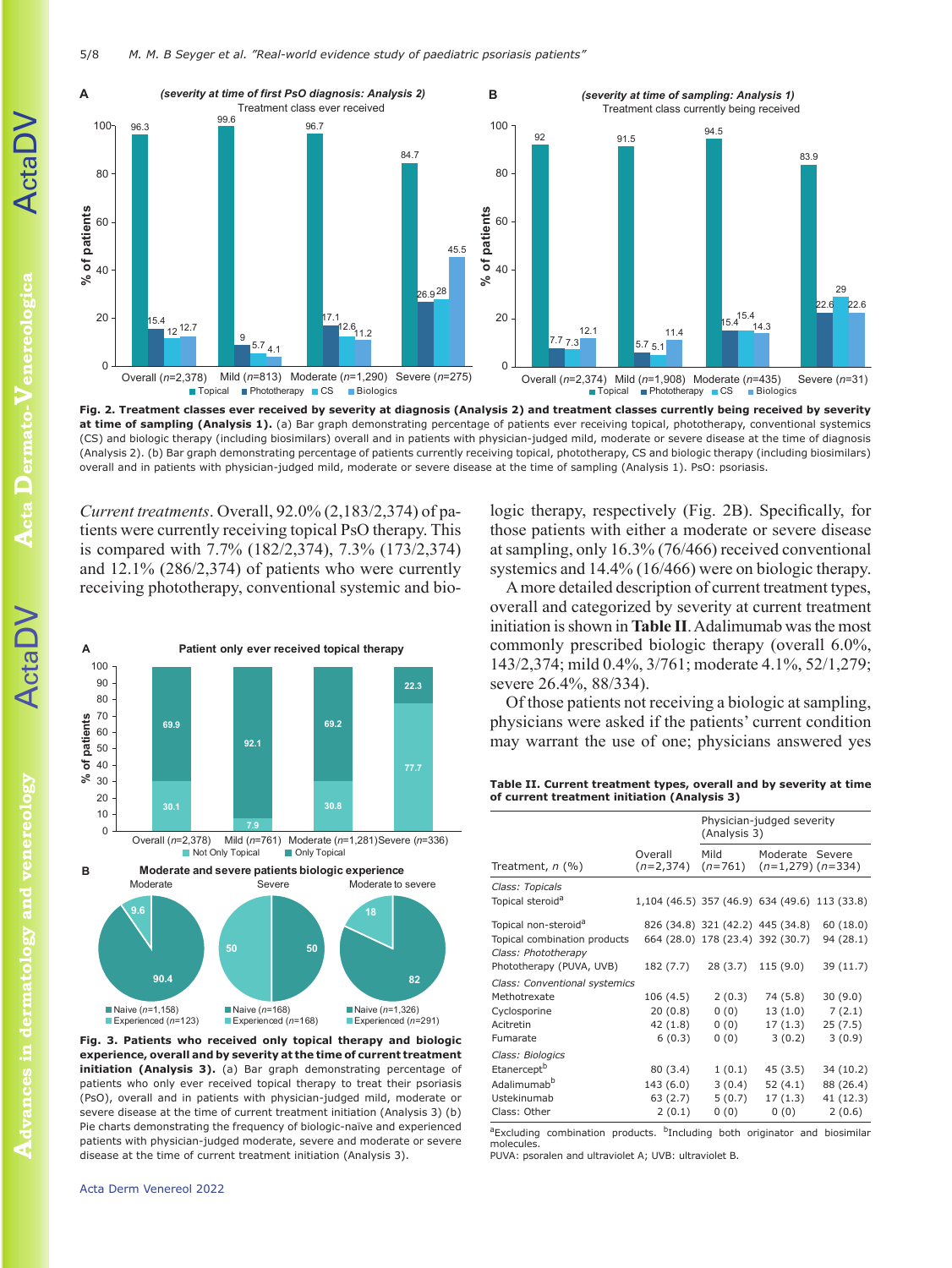for 12.6% (261/2,069) of patients (Analysis 1; [Fig. S1A](https://doi.org/10.2340/actadv.v101.981) [overall] and [S1B–D](https://doi.org/10.2340/actadv.v101.981) [by type of treating physician]).

Among patients not receiving a biologic, but whose PsO condition warranted the use of one (*n*=261 above), the most frequent reasons reported by physicians were: "*patients/guardian does not want the patient to take a biologic*" (23.0%, 60/261), "*concerns regarding safety/ side-effects*" (19.2%, 50/261), "*patient/guardian does not want to administer*" (16.5%, 43/261) and "*formulary/ insurance restrictions*" (16.1%, 42/261).

*Treatments by type of physician*. Patients consulting with a dermatologist were more likely to be currently receiving a conventional systemic (10.1%, 126/1,247) and biologic therapy (17.4%, 217/1,247), followed by patients treated by paediatricians (conventional systemics 5.4%, 29/537; biologics 9.1%, 49/537). Patients currently treated by GP/PCPs were least likely to receive conventional systemics (3.0%, 18/594) or biologics (3.4%, 20/594) ([Table SIV\)](https://doi.org/10.2340/actadv.v101.981).

In particular, 12.0% and 55.3% of patients with moderate and severe disease at current treatment initiation (Analysis 3) and being treated by a dermatologist were currently receiving a biologic, respectively. This was compared with 7.2% and 47.6% of moderate and severe patients treated by a paediatrician, and 3.6% and 17.8% of patients treated by a GP/PCP, respectively.

In addition, 59.3% (740/1,247), 79.3% (426/537) and 83.5% (496/594) of all patients treated by dermatologists, paediatricians and GP/PCPs, respectively, had only ever received topical therapies to treat their PsO.

# **DISCUSSION**

Management of paediatric PsO is challenging and has historically been based on expert opinions and review of sparse evidence available in paediatric PsO (16, 17). EU and US guidelines were recently published to reflect the best available evidence for the management and treatment of paediatric PsO and associated comorbidities (3, 4). In addition, targeted treatment options for this indication have improved considerably in recent times. Hence, paediatric PsO registries and real-world data are crucial to understand the current disease burden and treatment needs of this patient population. These analyses describe the clinical unmet needs, burden of disease and treatment patterns of a large real-world population of paediatric PsO patients within the US and 5 EU countries.

The data presented in these analyses describe a robust multi-national population of paediatric patients currently undergoing treatment for PsO. Within the current study population, 65.8% had a moderate or severe disease when they were first diagnosed with PsO and were presumably untreated. This is compared with 19.6% of moderate to severe patients at sampling, who were receiving treatment for their PsO. Although the proportion

of moderate to severe disease in the paediatric psoriasis population is not well established, previous studies have reported frequencies of 27.5% (Italy (18)), 12.5–13.4% (US (19, 20)), and 32.2% (France [severe only] (21)). Discrepancies are probably due to the inconsistencies in grading disease severity. In the US and French studies, a classification of moderate to severe disease was based on prescription of systemic agents, whereas the Italian study categorized moderate to severe patients as those have a PASI >10. A recent Delphi consensus rejected the mild, moderate and severe categories in favour of those who were either candidates for topical therapies or candidates for systemic therapy (22). Further real-world analyses are needed to accurately identify and report on the frequency of moderate to severe disease in the general paediatric psoriasis population.

These data suggest that, although many paediatric PsO patients are currently well managed, there are still a proportion of patients with a high remaining disease burden, with a physician-judged moderate or severe disease, reporting high BSA, PASI and PGA scores, and a large number of current symptoms and affected areas, despite being treated for a pre-defined minimal period of time. Patients with a mild PsO also exhibited persistent disease burden (based on number and frequency of PsO symptoms and areas affected by PsO), despite the fact that these patients were undergoing treatment for their PsO at the time of inclusion in this survey, further emphasizing the clinical unmet needs in these patients. These data support previous reports of increased CDLQI scores, indicating an impairment in quality of life, even in paediatric patients with only mild PsO (23).

This study demonstrated that subjective severity ratings of mild, moderate and severe disease differ by treating physician specialty, suggesting that treating physicians do not assess severity in the same way. These data also indicate that dermatologists are most successful in managing their patient's disease severity, particularly in patients with moderate or severe disease. Dermatologists showed more congruence between their subjective ratings of disease severity and the more objective scores, which could be due to their diseasespecific training and experience with BSA, PASI and PGA assessment tools. Similarly, a recent physician questionnaire reporting that less than half of paediatricians surveyed were certain in their diagnosis of paediatric PsO, and 80% would refer a paediatric PsO patient to a dermatologist (to confirm diagnosis, initiate therapy or continue treatment with a specialist) (24). Previously published studies have also emphasized the need for specialized care for paediatric PsO patients, citing a lack of knowledge and expertise in the management of PsO from GP/PCPs, who often fail in managing PsO as a long-term condition (25–27).

This analysis demonstrates that paediatric patients are mostly managed with topical therapies, with 69.9%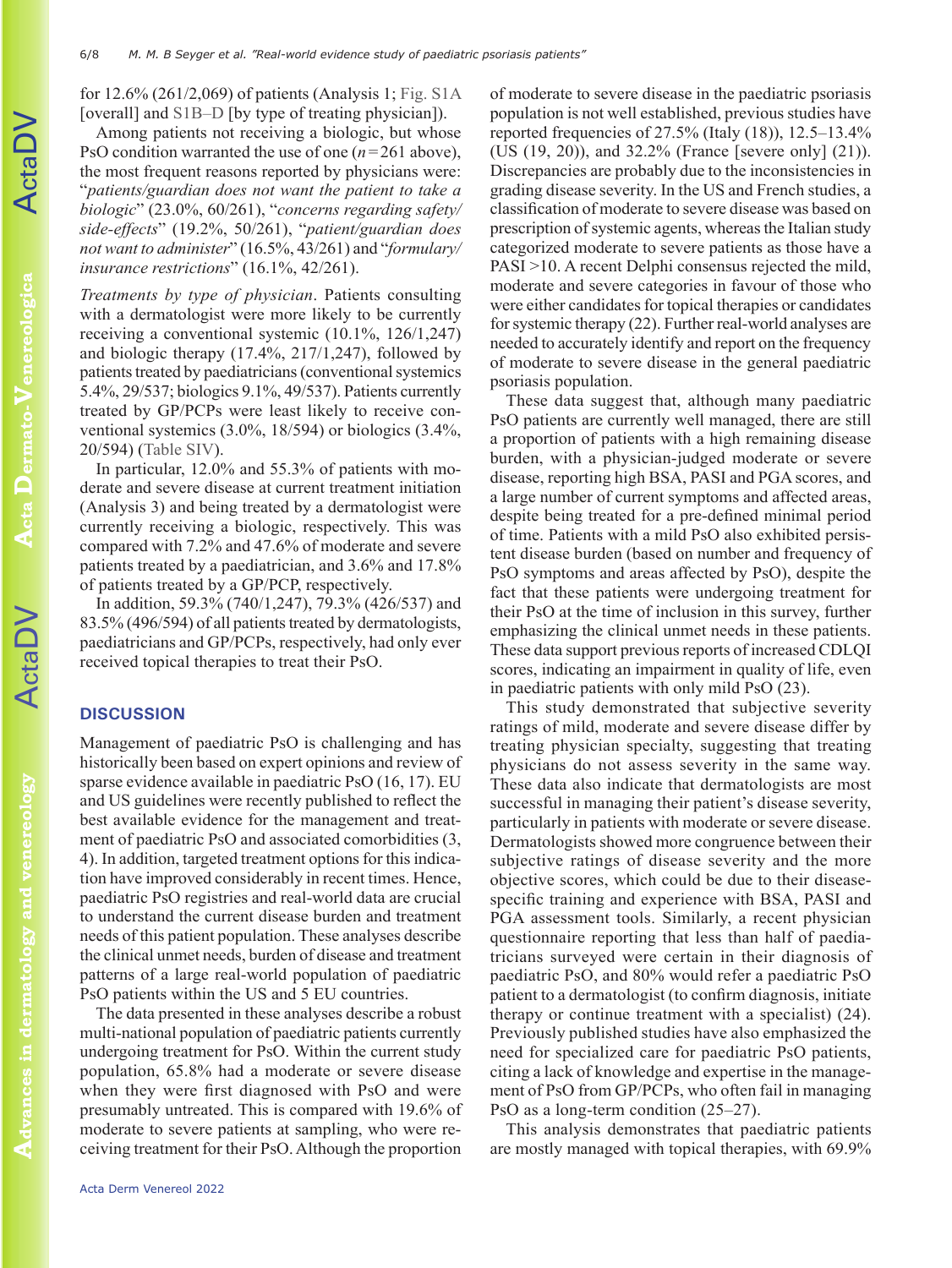of all paediatric patients only ever receiving topical therapy to treat their PsO. These data support a recent publication, in which 62.3% of paediatric patients from the Child-CAPTURE registry were treated only with topical therapy and the median time from PsO onset to therapy escalation was 7.3 years, and 10.8 years for a switch to systemics (28). Here, we highlight 2 aspects of under-treatment in paediatric PsO patients; for patients with moderate or severe PsO at diagnosis *(i.e. with under*lying moderate to severe disease), 15.3% and 17.2% had ever received either conventional systemics or biologic therapies, despite being eligible for treatment escalation. Furthermore, a small proportion of moderate or severe patients at sampling were currently receiving systemic treatment (16.3% on conventional systemics; 14.4% on biologics), indicating a possible under-treatment of these patients.

Of particular interest, despite the fact that different treating physician specialities consult with similar proportions of patients with mild, moderate and severe disease, only 3.4% of patients treated by a GP/PCP were receiving a biologic (compared with 9.1% of patients treated by a paediatrician and 17.4% of patients treated by a dermatologist). This suggests that GP/PCPs are less likely to escalate therapy compared with dermatologists, which may be due to both a lack of awareness of treatment guidelines and national regulatory differences related to prescription of systemic treatments. A recent French survey mirrored these data, with only 4% of GPs and paediatricians using systemic treatments compared with 32% of dermatologists. Of note, dermatologists in support of using systemic treatments in paediatric PsO tended to be younger, work in hospitals and consult frequently with severe patients (29). Biologic therapies have been used to treat paediatric PsO for over a decade; data on the use of biologic therapy is quickly expanding and numerous studies have reported the safety of systemic therapy in this patient population  $(6, 30, 31)$ . Nevertheless, the most common reasons for patients not receiving a biologic were patient/guardian decision and concerns regarding the safety/side-effect profile of biologic therapy, suggesting the need for better education surrounding the use of biologics for paediatric PsO patients and their parents/guardians.

Limitations of these data include the subjective, physician-judged severity assessments and the fact that patients may have been treated by different physicians at different time-points (i.e. the treating physician at the time of surveying may not have been the physician to diagnose the patient's PsO). Possible misclassification or over/understating of patients' condition may result in areas of discordance between similar variables (e.g. physician-judged severity categorization and BSA). Furthermore, this survey was cross-sectional, and therefore cannot provide insight into the natural course of paediatric PsO (i.e. whether paediatric PsO patients remain in their disease severity category from diagnosis). Accuracy and completeness of data collection is subject to the integrity and discretion of participating physicians. However, to ensure appropriate qualification of participating physicians and accuracy of data collected, physicians included in the DSP were recruited via professional market researchers. Rigorous data checks were performed, which included monitoring the physicians' patient record data completion.

In conclusion, despite receiving PsO treatment, a high disease burden remains amongst paediatric PsO patients, with patients reporting high BSA, PASI and PGA scores, and high numbers of current symptoms and affected areas. This was particularly pronounced for patients with moderate or severe disease; however, patients with mild disease also exhibit persistent disease burden while being treated. Paediatric PsO patients are predominantly managed by topical therapies. A proportion of moderate or severe patients are undertreated, which may explain the persistent burden of disease observed.

## **ACKNOWLEDGEMENTS**

Data collection was undertaken by Adelphi Real World as part of an independent survey, entitled the Adelphi Paediatric Psoriasis Disease Specific Programme, subscribed to by multiple pharmaceutical companies, of which, one was Novartis Pharma AG.

Novartis Pharma AG did not influence the original survey either through contribution to the design of questionnaires or data collection. All data that support the findings of this study are the intellectual property of Adelphi Real World. All requests for access should be addressed directly to James Lucas at james. lucas@adelphigroup.com.

The authors thank Trudy McGarry, PhD and Ellen McKenna, MSc for providing medical writing support, which was funded by Novartis Pharma AG, Basel, Switzerland in accordance with Good Publication Practice (GPP3) guidelines (http://www.ismpp. org/gpp3).

This study was funded by Novartis Pharma AG, Basel, Switzerland.

*Conflicts of interest:* MMBS received grants from/was involved in clinical trials from Abbvie, Amgen, Celgene, Eli Lilly, Janssen, Leo Pharma and Pfizer. She served as a consultant for Abbvie, Eli Lilly, Janssen, Leo Pharma, Novartis, Pfizer an UCB; fees were paid directly to the institution. MA has served as a consultant and/or a speaker for clinical trials from Abbvie, Almirall, Amgen, Biogen, Boehringer Ingelheim, Celgene, Centocor, Eli-Lilly, GSK, Janssen-Cilag, Leo, Medac, Merck, MSD, Novartis, Pfizer, UCB, and Xenoport. MS was an advisor and/or received speakers' honoraria and/or received grants and/or participated in clinical trials with the following companies: AbbVie, Amgen, Boehringer Ingelheim, Biogen, Celgene, Eli Lilly, Galderma, GSK, Janssen-Cilag, LEO Pharma, MSD, Mundipharma, Novartis, Pfizer, Regeneron, Sanofi, UCB Pharma. TB, CR and JF are employed by Novartis. SM, JL and JH are employed by Adelphi Real World. ASP serves as a consultant with honorarium from AbbVie, Almirall, Anaptysbio, Bristol Myer Squibb, Eli Lilly, Exicure, Leo, Pfizer, UCB and her institution received funding for clinical trials from Abbvie, Eli Lilly, Janssen and UCB.

*The authors have no other conflicts of interest to declare.*

**Advances in dermatology and venereology**